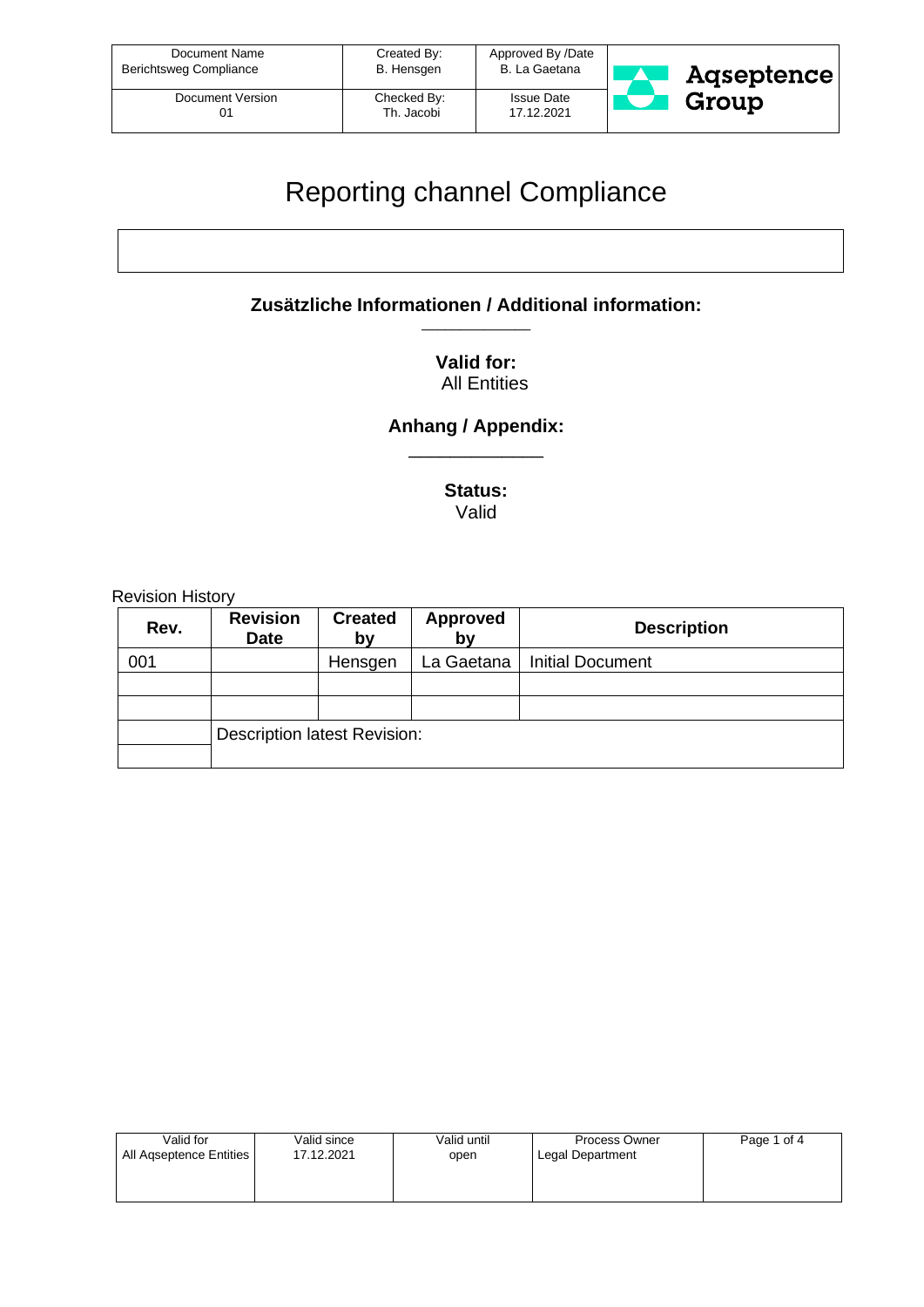| Document Name          | Created By: | Approved By /Date | Aqseptence |
|------------------------|-------------|-------------------|------------|
| Berichtsweg Compliance | B. Hensgen  | B. La Gaetana     |            |
| Document Version       | Checked By: | <b>Issue Date</b> | Group      |
| 01                     | Th. Jacobi  | 17.12.2021        |            |

# **Reporting channel Compliance**

The following reporting channels are followed for all Compliance measures:

### **I. Annual Report**

The Chief Compliance Officer reports annually to the CEO of Aqseptence Group GmbH on all measures taken in the last year in the area of compliance. This report contains the reports on the whistleblower system, internal investigations carried out as a result or for other reasons, the renewal of risk analyses and the decision on updating/changing or setting up new specific compliance processes.

#### **II. Internal investigations**

Internal investigations are subject to the following reporting path, independent of the annual report:

- 1. report whistleblower system / other anomalies
- 2. in case of a tip: acknowledgement of receipt by Compliance Officer within 7 days.
- 3. validity check by Compliance Officer
	- If no violation / problem is visible, corresponding memo, information to Chief Compliance Officer; filing.
	- If a violation is conceivable, report to Chief Compliance Officer; prepare internal investigations including listing of internal and, if necessary, external experts to be involved.Stichhaltigkeitsprüfung durch Compliance **Officer**
- 4. decision on conduct of proposed internal independent investigation by Chief Compliance Officer; information to CEO.
	- If tip received, status to whistleblower by Compliance Officer.

| Valid for               | Valid since | Valid until | Process Owner    | Page 2 of 4 |
|-------------------------|-------------|-------------|------------------|-------------|
| All Agseptence Entities | 17.12.2021  | open        | Legal Department |             |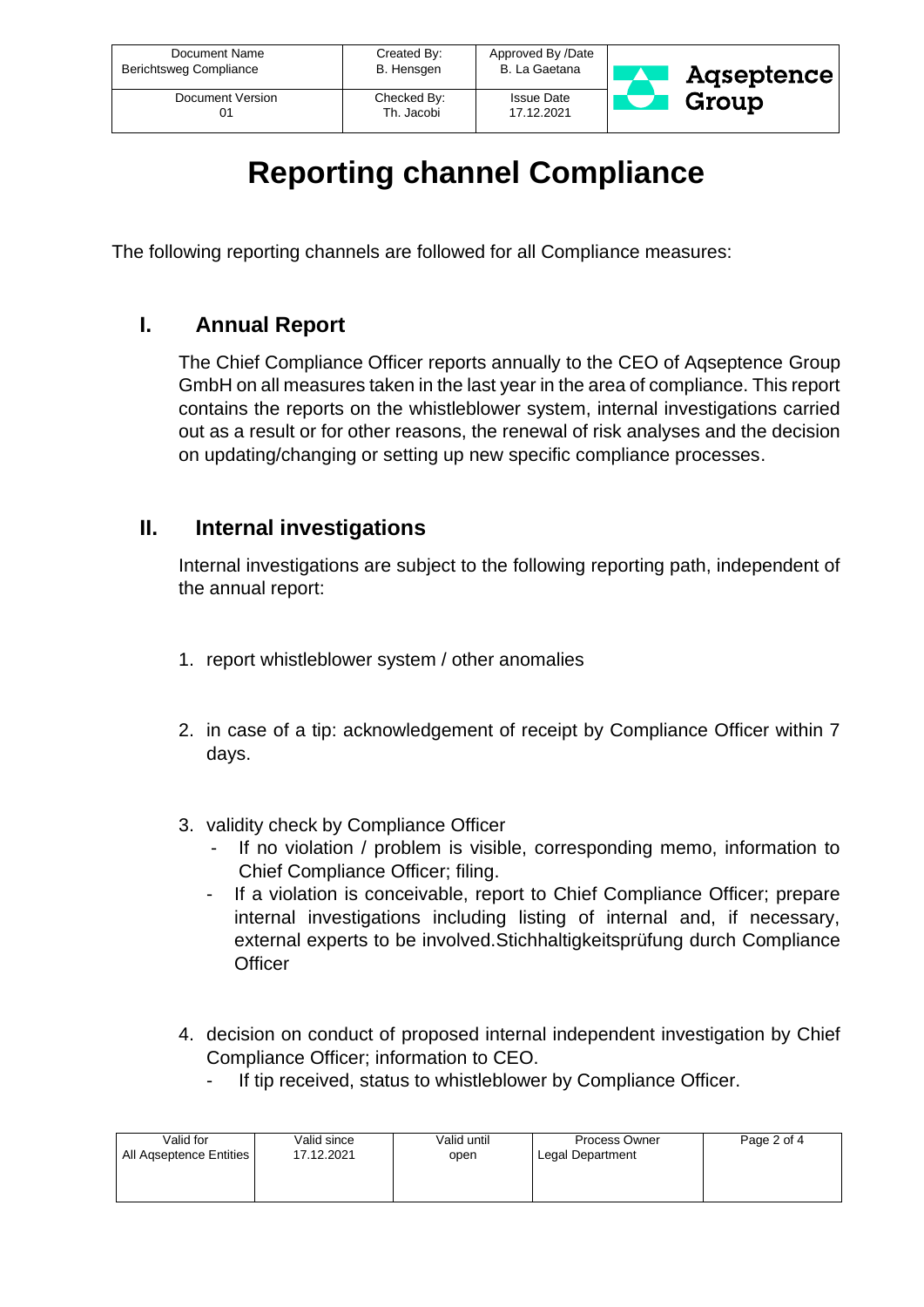| Document Name<br>Berichtsweg Compliance | Created By:<br>B. Hensgen | Approved By /Date<br>B. La Gaetana | Aqseptence |
|-----------------------------------------|---------------------------|------------------------------------|------------|
| Document Version                        | Checked By:<br>Th. Jacobi | <b>Issue Date</b><br>17.12.2021    | Group      |

- Decision on reporting to government authorities
- 5. after completion of the investigation, information to and final decision by the Board of Directors.
	- If necessary, inform whistleblower through Compliance Officer
	- Disciplinary action, if any, for identified violation through HR
	- If necessary, set up/change internal guidelines to prevent such cases in the future.

This reporting channel must be deviated from if the suspicion is directed against one or more persons in the reporting chain:

- A. In the event of suspicion against the Compliance Officer, the report shall be made to the Chief Compliance Officer
- B. The Compliance Officer reports directly to the CEO in the event of suspicion against the Chief Compliance Officer
- C. The Chief Compliance Officer shall report to the non-concerned members of the Board of Directors suspicions against one or more members of the Board of Directors. In this case, reporting to the CEO is only possible if all other members of the Board of Directors are suspected. Otherwise, even without suspicion against the CEO, the entire non-affected Board of Directors must be informed.
- D. In the event of suspicion against the full Board of Directors, the Chief Compliance Officer shall report the suspicion to the authorities upon completion of the internal investigation.

| Valid for               | Valid since | Valid until | <b>Process Owner</b> | Page 3 of 4 |
|-------------------------|-------------|-------------|----------------------|-------------|
| All Agseptence Entities | 17.12.2021  | open        | Legal Department     |             |
|                         |             |             |                      |             |